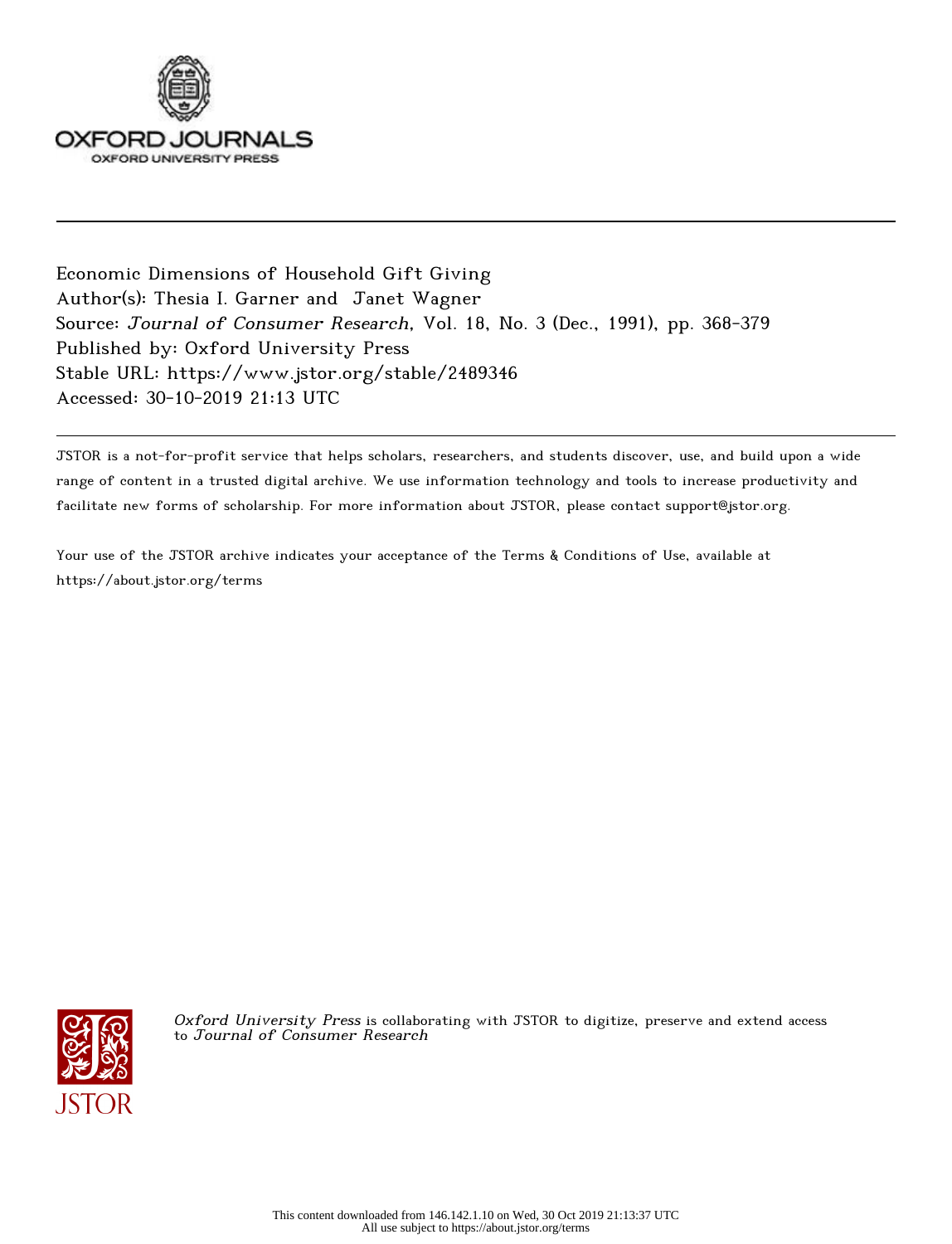# Economic Dimensions of Household Gift Giving

 THESIA 1. GARNER JANET WAGNER\*

> The purpose of this research was to explore economic dimensions of a consumer gift-giving model. Two dimensions of extrahousehold gift expenditures were modeled: the probability of giving and the expected value of the corresponding expenditures. Data were from 4,139 households in the Quarterly Interview component of the 1984-1985 U.S. Continuing Consumer Expenditure Survey. The results demon strated that both the probability of giving and the value of annual expenditures for gifts given outside the consumer unit are related to total expenditures (a proxy for income), family size, life-cycle stage, and education. In addition, the probability of gift giving is related to the number of female adults, ethnicity, and urbanization, and the value of gift expenditures is related to region. Extrahousehold gift expenditures appear to be a luxury-as income increases, gift expenditures increase more rapidly.

Ift giving is a research issue of burgeoning interest In giving is a covener contract of this interest stems from Sherry's ( 1983) model of consumer gift giving, in which he creatively and provocatively integrates con cepts from anthropology, sociology, and psychology. The potential contribution of economics to the gift-giv ing model, however, is not well developed, probably because the fundamental assumptions of traditional economic theory (which are based on market exchange) appear to be at odds with gift giving (a form of social exchange). Indeed, most of the conceptual work on gift giving is the purview of social sciences other than eco nomics. Market exchange and gift exchange, however, do not operate independently. Expenditures for gifts to individuals and charitable organizations, including purchased goods and cash gifts, are of substantial eco nomic importance. Purchased gifts are estimated to ac count for more than 4 percent of the typical household budget (Davis 1972), and at least one-third of this amount is thought to involve gifts for nonfamily mem bers (Belk 1979). Charitable contributions are estimated to account for an additional 2 percent of the household budget (Lamale and Clorety 1959), which suggests that

 in the United States alone a minimum of \$78 billion may be spent annually on extrahousehold giving.' Thus, household gift expenditures are an important research issue because of the aggregate economic importance of gift giving and because of the vital role of gift giving in creating and maintaining social relationships (Sherry 1983).

 Over 30 years ago, Lamale and Clorety (1959) noted economists' failure to systematically study household gift expenditures. Despite the availability of data from the U.S. Bureau of Labor Statistics' (BLS) Consumer Expenditure (CE) Survey series, ensuing economic re search has been meager and often lacking in statistical rigor. In the meantime, gift giving has become a popular topic in other social science disciplines, including con sumer behavior. Although the purpose of much past research has been to explore the social dimensions of giving, preliminary information on economic dimen sions has also been collected (e.g., Belk 1979; Caplow 1982; Cheal 1987, 1988). These results are valuable in providing direction for expenditure research, but they must be interpreted with caution because of limitations inherent in these studies' research methodologies, par ticularly with respect to sample size and selection.

 <sup>\*</sup>Thesia I. Garner is an economist in the Division of Price and Index Number Research of the U.S. Bureau of Labor Statistics, Washington, DC 20212. Janet Wagner is associate professor in the Department of Textiles and Consumer Economics, College of Human Ecology, University of Maryland, College Park, MD 20740. This re search represents a joint effort of the authors. The authors wish to thank Russell Belk, Keith Bryant, Manouchehr Mokhtari, Brent Moulton, John Sherry, Jeff Smith, and William Taft Stuart for their inspiration, advice, and encouragement. They also thank the anon ymous reviewers for their many constructive comments.

 <sup>&#</sup>x27;This estimate was based on the assumption that total expenditures for purchased gifts were 4.3 percent of mean total annual expenditures (Davis 1972). We assumed that approximately one-third of this gift expenditure was for extrahousehold giving (Belk 1979). An additional 2 percent of annual expenditures was allocated to charity (Lamale and Clorety 1959). The BLS (U.S. Department of Labor, Bureau of Labor Statistics 1988) estimates that in 1988 there were approximately 93,568,000 consumer units, with mean total annual expenditures of \$24,549.

<sup>© 1991</sup> by JOURNAL OF CONSUMER RESEARCH, Inc. . Vol. 18 . December 1991 All rights reserved. 0093-5301/92/1803-0009\$2.00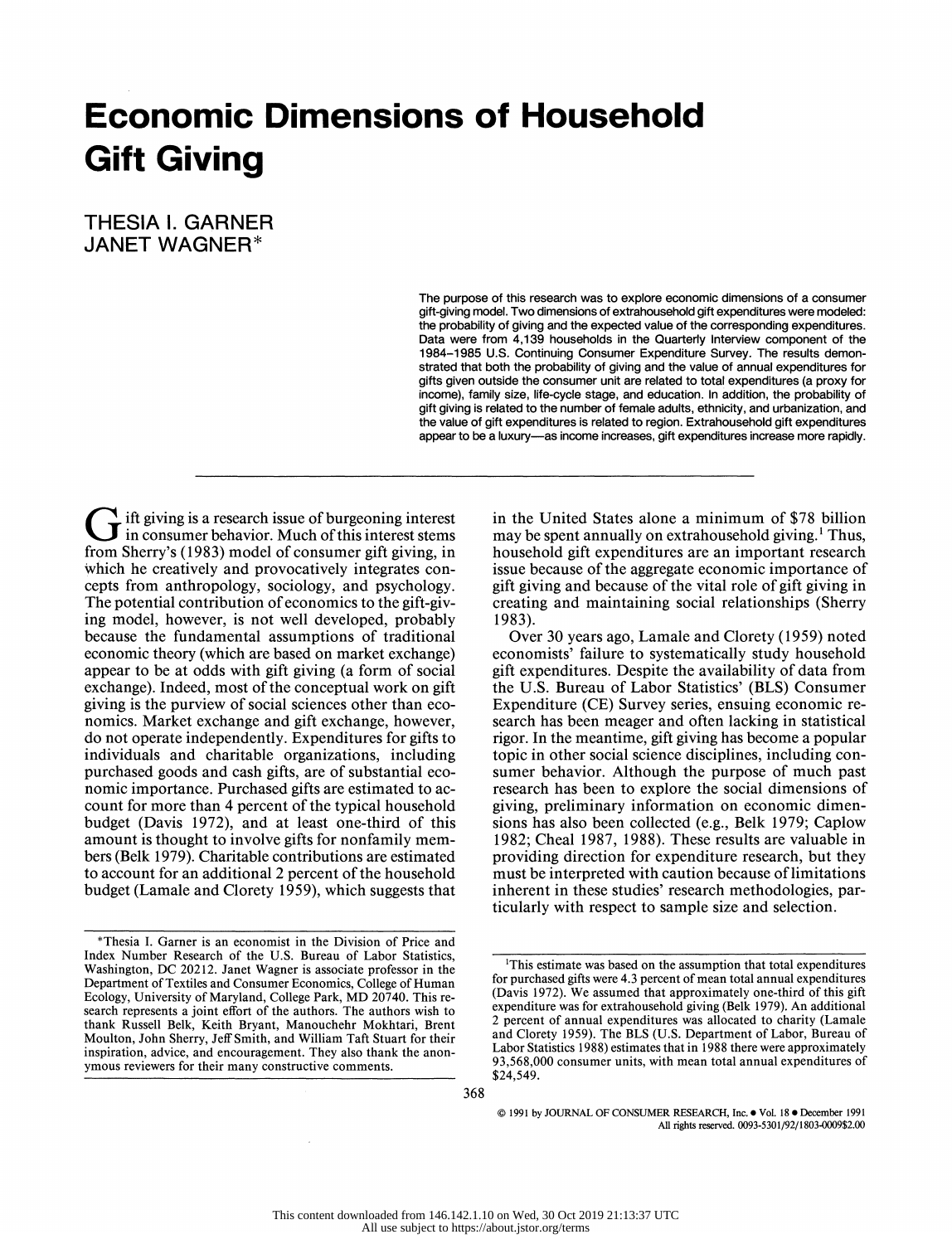In this article, we used concepts and methods from the economic theory of consumer behavior (Becker 1974, 1976; Deaton and Muellbauer 1980) to analyze how income and a set of other socioeconomic and de mographic variables affected expenditures for extra household gifts. Data were from the 1984-1985 Con tinuing CE Survey, the largest and most comprehensive source of information on the incomes and expenditures of U.S. households, which are classified by socioeco nomic and demographic characteristics. Two research questions were addressed: (1) How do socioeconomic and demographic characteristics affect the probability that a household will allocate part of its budget to ex trahousehold gift expenditures, and (2) what is the re lationship between the socioeconomic and demographic characteristics of households and the expected value of extrahousehold giving? The first question was addressed through a probit model. Heckman's two-step estimator (1976, 1979) was used to model the second relationship.

# GIFT GIVING AND ECONOMIC THEORY

 Gift giving involves both economic and social ex change-any resource, such as a good, a service, or cash, may be transformed into a gift via social interaction between a donor and a recipient. A party to the ex change may be an individual, household, or organiza tion (Sherry 1983). The social norm underlying gift giv ing is reciprocity (Gouldner 1960), which implies the obligation to give, receive, and reciprocate gifts (Mauss 1967). Reciprocity may differ with respect to the nature and immediacy of return. Thus, a tangible gift may be reciprocated with an intangible return. A gift may be returned immediately or not for several months or years. Although the return is expected to be equivalent to the original gift, value is not always measured strictly in economic terms (Arrow 1975). For example, an ex pensive toy that a grandparent gives to a grandchild may be reciprocated with love, an intangible gift of great social but little cash value. By observing reciprocity, consumers create and maintain social interaction, which allows them to meet their social needs. Reci procity is related to the extent of social interaction be tween donor and recipient. Thus, gift giving is most common among family members but is also extended to unrelated individuals, families, and organizations with whom the donor has frequent contact (Becker 1976).

 Because of its role in meeting social needs, the amen ability of gift giving to economic analysis has been ac tively debated (Arrow 1975; Becker 1974, 1976; Burling 1962; Cancian 1966; Herskovits 1952; Polyani 1958). The focus of this debate has been the utility-maximi zation assumption of the economic theory of consumer behavior. Under this assumption, consumers allocate resources among commodities that are traditionally as sumed to be goods needed for personal consumption

 given their budget constraints. The objective of such decisions is to maximize personal satisfaction. In con trast, the objective of most gift giving is ostensibly to maximize the satisfaction and well-being of others. While scholars (e.g., Cheal 1988; Harris 1972; Mauss 1967; Reece 1979; Trivers 1985) in a variety of disci plines contend that such altruism is more apparent than real, Sherry (1983) argues that both altruism and self interest affect giving. A resolution to this debate is of fered by Becker (1974, 1976), who proposed extending the concept of a commodity to include social needs, such as affection, status, and distinction, that Sherry indicates are met by gift giving. Such intangible com modities are produced, given the household budget constraint, by combining market goods and services, the donor's time, education, and experience, "environ mental" variables, and the characteristics and behavior of recipients. The Sherry model suggests that relevant characteristics of the recipient may include not only financial, physical, and emotional well-being, but also appearance, social role, and attitudes and opinions; be havior may include hints and direct requests for gifts. Like goods and services for personal consumption, such intangible commodities enter the household utility function and contribute to consumer satisfaction.

 Consumers may differ with respect to the utility de rived from giving. While most choose to give, some may not (Firth 1967). Either decision is likely to convey in formation about the household's characteristics. Households choosing to give must also decide how much to spend on gifts, a decision that is likely to be related to household income. In economic theory, the relationship between the quantity of a good purchased and household income is called an Engel curve. When using cross-sectional data, such as those of the CE Sur vey, prices are assumed to be constant (Phlips 1983), so the resulting Engel curve represents the relationship between household income and expenditures. Becker's (1974) theory of social interaction implies that the im portance of giving might be measured by analyzing in come's effect on gift expenditures.

 Engel-curve analysis may be used to classify normal goods (i.e., those for which expenditures increase as household income increases) as either necessities or luxuries. The results of such analyses support the notion that physiological needs, particularly those related to survival, must be met before social needs can be ad dressed (Douglas and Isherwood 1979). Thus, a good such as food is a necessity (Deaton and Muellbauer 1980). For a necessity, when a household experiences a change in income, the proportional change in expen ditures is smaller than that of income. Because extra household gifts are instrumental in meeting social needs (Sherry 1983), they are likely to be luxuries. Therefore, we propose the following hypothesis:

 Hi: As income changes, the proportional change in extrahousehold gift expenditures will be greater than that of income.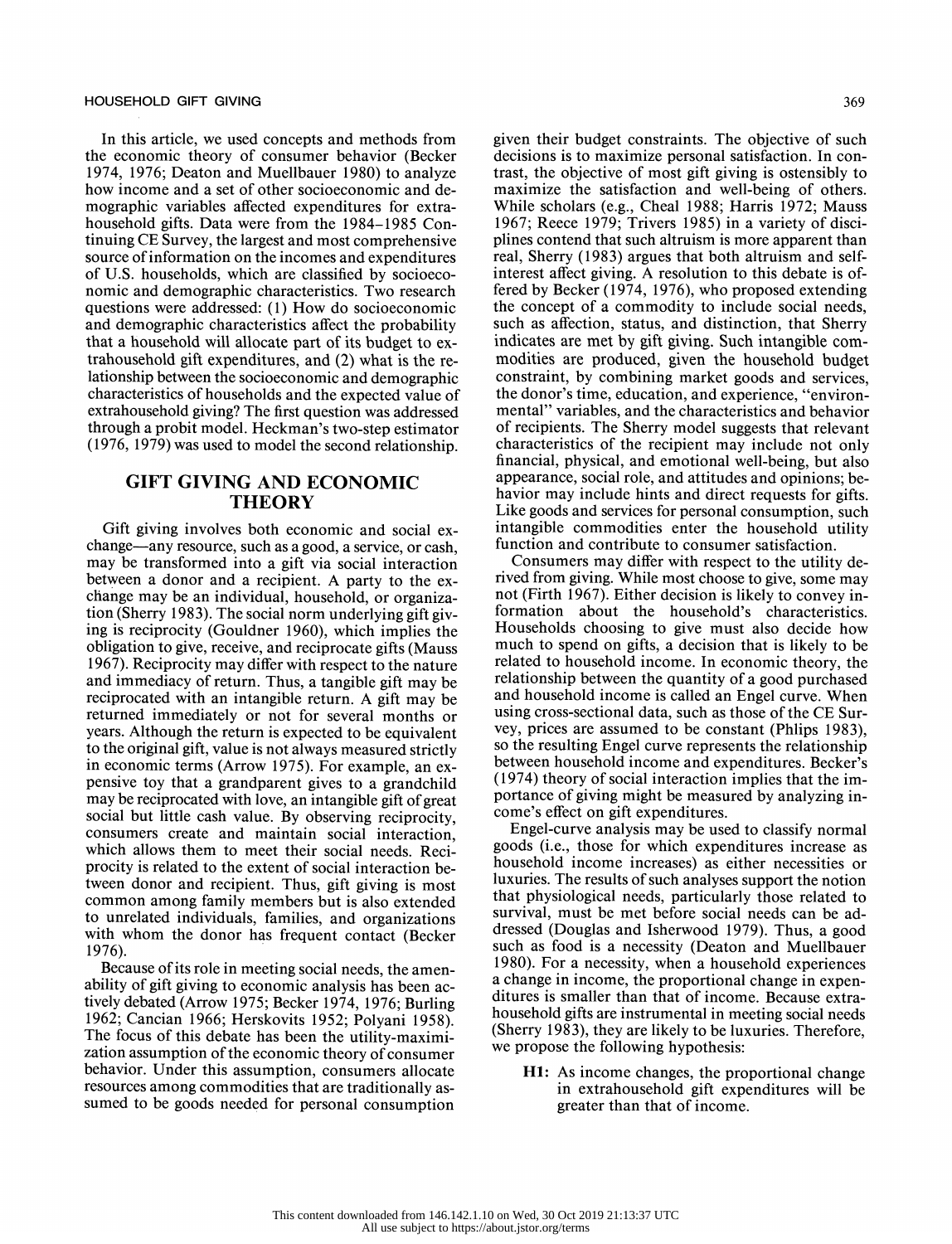# PREVIOUS RESEARCH ON CONSUMER GIFT GIVING

 Previous research on the economic and social di mensions of gift giving has been hampered by a variety of methodological problems, including data limitations (Davis 1972), lack of statistical rigor (Lamale and Clor ety 1959), possible bias in parameter estimation (Cheal 1986; Ryans 1977), and small sample sizes (Belk 1979; Caplow 1982; Cheal 1987). Nevertheless, such studies have performed a valuable exploratory function and provided a rich point of departure for the development of our model.

# Consumer Gift Expenditures

 Studies of consumer gift expenditures have been conducted at both the aggregate and household levels. Davis (1972) explored aggregate gift giving in the United Kingdom. In the absence of comprehensive data on gift expenditures, information from government data on retail sales and a variety of consumer surveys was in tegrated to derive the estimate that purchases of gifts represent 4.3 percent of total annual expenditures. Bel shaw (1965) offered the "conservative" estimate that expenditures for gifts account for 10 percent of retail sales in North America. Although this estimate is widely 'cited, Belshaw failed to provide information on either his method or his source of data.

 Data on household gift expenditures have been col lected periodically by the BLS for a century. Prior to the 1972-1973 CE Survey, data were collected approx imately once every 10 years in a single interview in which consumers were asked to recall extrahousehold gift expenditures for the previous year. During the course of a year, consumers encounter many gift-giving occasions, including holidays, rites of passage, and spontaneous events (Sherry 1983). Thus, gift purchases are likely to be frequent and, with the exception of wed dings and anniversaries, of relatively low value (Cheal 1988). Total annual expenditures for gifts may then be difficult for consumers to recall accurately. To improve accuracy, the CE data are now collected on a quarterly basis. Given the large sample size, the scientific nature of the sampling technique, and improvements in the collection procedures, the CE data are among the best available for studying extrahousehold gift expenditures.

 Previous analyses of the CE data have shown that 94 percent of households allocate part of their budgets to extrahousehold gift giving, including purchased goods and gifts of cash (U.S. Department of Labor, Bureau of Labor Statistics 1970). Research to date has been limited to charitable contributions. Simple cross tab ulations have shown that expenditures for gifts to char ity are positively correlated with income, negatively correlated with family size, and related to region, with households in the South spending the most (Lamale and Clorety 1959). More rigorous statistical techniques  have been used to explore the effect of income-tax policy on contributions to charity. The results demonstrate that contributions increase with age and that the un conditional income elasticity of such expenditures is greater than unity (Reece 1979; Reece and Zieschang 1985).

 In other social sciences, the effect of income on gift giving has been studied with mixed results. Ryans (1977) analyzed the effect of household income and degree of urbanization on purchases of small-appliance gifts in department stores. The results of an ordinary least squares (OLS) regression procedure showed that income had no effect but that urban households were more likely to purchase such gifts in department, stores than were rural households. The effect of economic resources on the value of Christmas gifts was studied by Cheal (1986), who also used an OLS analysis. The results demonstrated that income was related to the value of the gifts given. However, only households reporting positive values for Christmas gifts were included. Use of OLS in this context may create bias in estimating the parameters.

# Social Dimensions of Gift Giving

 The focus of most research on household gift giving has been its social dimensions. Although such studies have been characterized by small samples, which limit the generalizability of their results, two pervasive themes have emerged. First, gifts are vital in maintaining "net works of love"-cross-household ties with family, kin, and friends (Belk 1979; Caplow 1982; Cheal 1987). Second, gift giving is gender based, with women assum ing primary responsibility for giving gifts (Caplow 1982; Cheal 1986; DiLeonardo 1987; Fischer and Arnold 1990).

 Most gift exchange occurs among family members (Belk 1979), and it is intergenerational and downward, meaning that parents give to children and grandchildren (Caplow 1982; Cheal 1988). The social networks sup ported by giving are not, however, limited to family members; as much as one-third of all giving involves unrelated individuals (Belk 1979). The range of giving networks may vary by culture. For example, Mexican households give to a broader range of family members than do French households (Jolibert and Fernandez- Moreno 1983). The Chinese are more likely to extend their giving to friends and even to strangers than are the English (Ma 1985). Similarly, Japanese consumers report more obligatory gift-giving occasions (*kosai*) in volving individuals outside the family than do Ameri cans (Alden and Green 1988). Although most people are part of a giving network, the nature and extent of reciprocity may differ by age, financial resources, or status (Belk 1979). For example, young children often give handmade items in return for purchased gifts. Gifts of cash are considered appropriate when adults give them to children but not vice versa. Cash gifts can also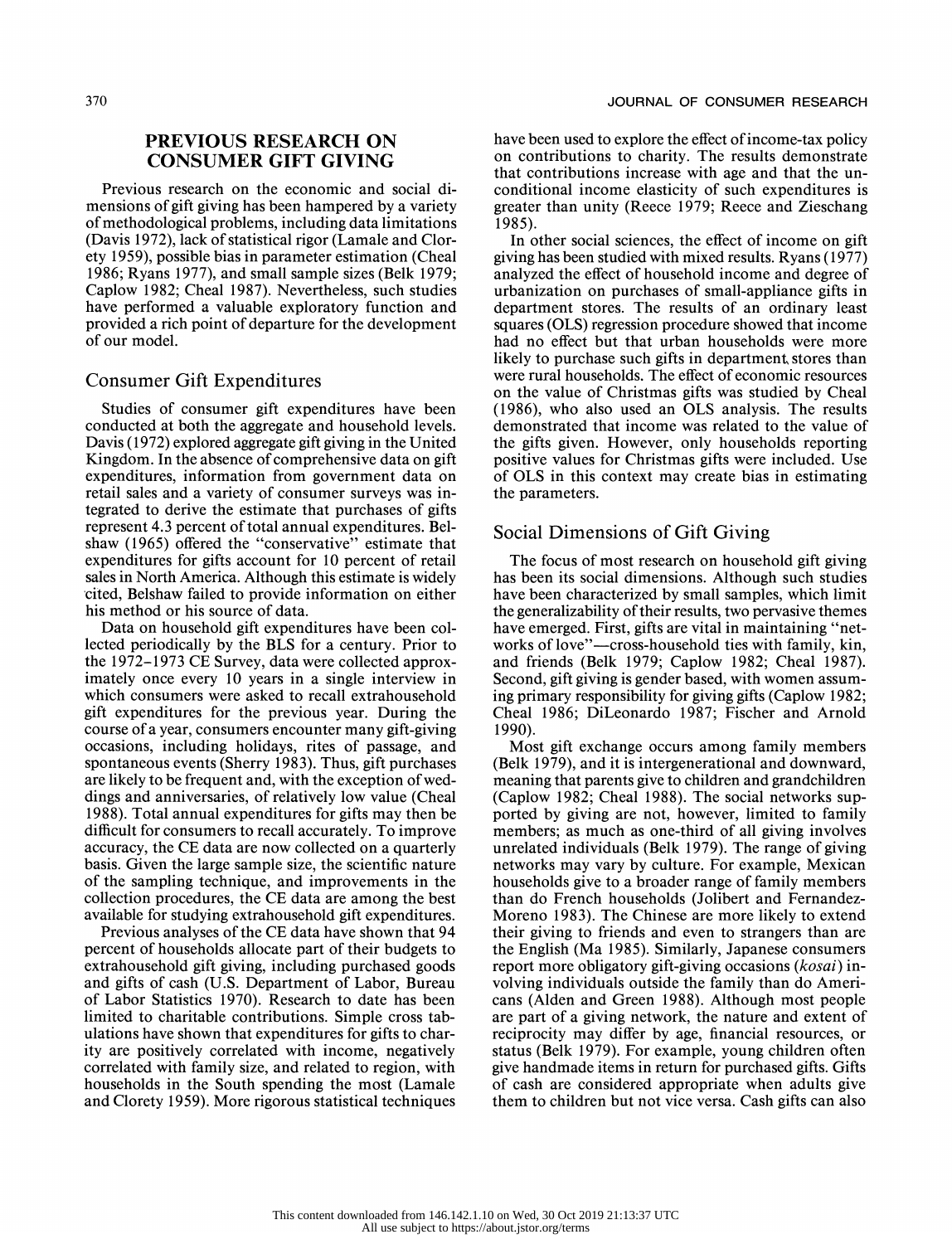be given to service providers of relatively low status (Caplow 1982).

 As the "unpaid social directors" of their households (Schnudson 1986), women are responsible for creating and nurturing social networks (DiLeonardo 1987). Consequently, women give the majority of gifts, either as individuals or as part of a couple (Caplow 1982; Cheal 1987; Fischer and Arnold 1990). Females' dominance of household gift giving pervades Western culture. Mexican women make most decisions regarding Christmas giving (Jolibert and Fernandez-Moreno 1983); poor urban black women orchestrate the "swap ping" of gifts of time and possessions among family and friends (Stack 1974). Although most gifts are given by women, more expensive gifts are given by men (Caplow 1982; Cheal 1986; Fischer and Arnold 1990).

 The research described in this article was based on data from a large national sample of households in the United States. We used a two-step regression procedure (Heckman 1976, 1979) that allowed us to correct for possible sample-selection bias. In the first step, we tested how socioeconomic and demographic variables affected a household's probability of choosing to allocate part of its budget to extrahousehold gifts. In the second step, we tested for these variables' effects on expenditures among households that did choose to spend for such gifts.

#### METHOD

## Sample

 Data were from the Quarterly Interview component of the 1984-1985 U.S. Continuing CE Survey. The CE Survey data are collected via personal interview by the U.S. Bureau of the Census, under the auspices of the BLS, and are based on a rotating panel. The panel's composition is determined by a national probability sample, stratified by primary sampling units that consist of counties (or parts thereof), groups of counties, or independent cities. The sample size is targeted at 5,000 interviews per quarter. In each quarter, 20 percent of the panel rotates out and another 20 percent is added. Information on expenditures, income, and other socio economic and demographic characteristics is collected from consumer units within households for five con secutive quarters. Data from the first interview are for bounding purposes only. A consumer unit is defined as (1) all members of a particular housing unit who are related by blood, marriage, or adoption, (2) two or more persons who pool their incomes to make joint expen ditures, or (3) a single consumer who is financially in dependent (U.S. Department of Labor, Bureau of Labor Statistics 1988).

 The expenditure component of the survey instrument is organized by category of goods and services. Within each category, respondents are asked to report what they purchased during the previous quarter for members of

 the consumer unit, what they purchased as gifts to be given outside the consumer unit, and the amount spent. For gifts of cash, including contributions, respondents are asked to report the amount they gave to individuals and organizations separately. As in any survey, re sponses are subject to a variety of nonsampling errors, because of differences in interpretation of the questions and respondents' inability or unwillingness to provide correct information. Total extrahousehold gift expen ditures were determined by summing expenditures in each category of purchased gifts and contributions. Al though there may have been missing values in individ ual gift categories, the likelihood of encountering miss ing values in all categories is estimated to be less than .1 percent (U.S. Department of Labor, Bureau of Labor Statistics 1990).

 To capture an entire year's worth of gift-giving oc casions, the 4,146 households included in the sample were those from which four consecutive quarters of ex penditure data were available. Seven consumer units reporting extreme values for either total annual expen ditures or gift expenditures were eliminated to avoid the effects of outliers. Consequently, the subsample used in the analysis consisted of 4,139 consumer units.

## Dependent Variables

 The dependent variables were (1) the probability that a consumer unit will allocate part of its budget to ex trahousehold gift expenditures and (2) the correspond ing level of gift expenditures. Extrahousehold gift ex penditures were defined as total annual expenditures for gifts of goods, services, or money given to individ uals, households, and organizations outside the con sumer unit. For the remainder of this article, the terms "consumer unit" and "household" are used synony mously, as are the terms "probability of gift giving" and "probability of gift expenditures."

#### Independent Variables

 Income is a concept that is central to any economic analysis of household expenditures. The permanent-in come hypothesis suggests that total annual expenditures are an appropriate proxy for income because, in the short run, households have more control over expen ditures than they do over income. Moreover, total an nual expenditures are less subject to random transitory variation than is income (Friedman 1957). Use of this proxy has a long and venerable tradition in expenditure analysis (Deaton and Muellbauer 1980). Because gift expenditures are one of its components, there may be bias resulting from the use of total annual expenditures; however, this bias is likely to be minimal because gift expenditures are a relatively small proportion of total household expenditures.

 To control for the effects of household characteristics other than income on gift expenditures, family size,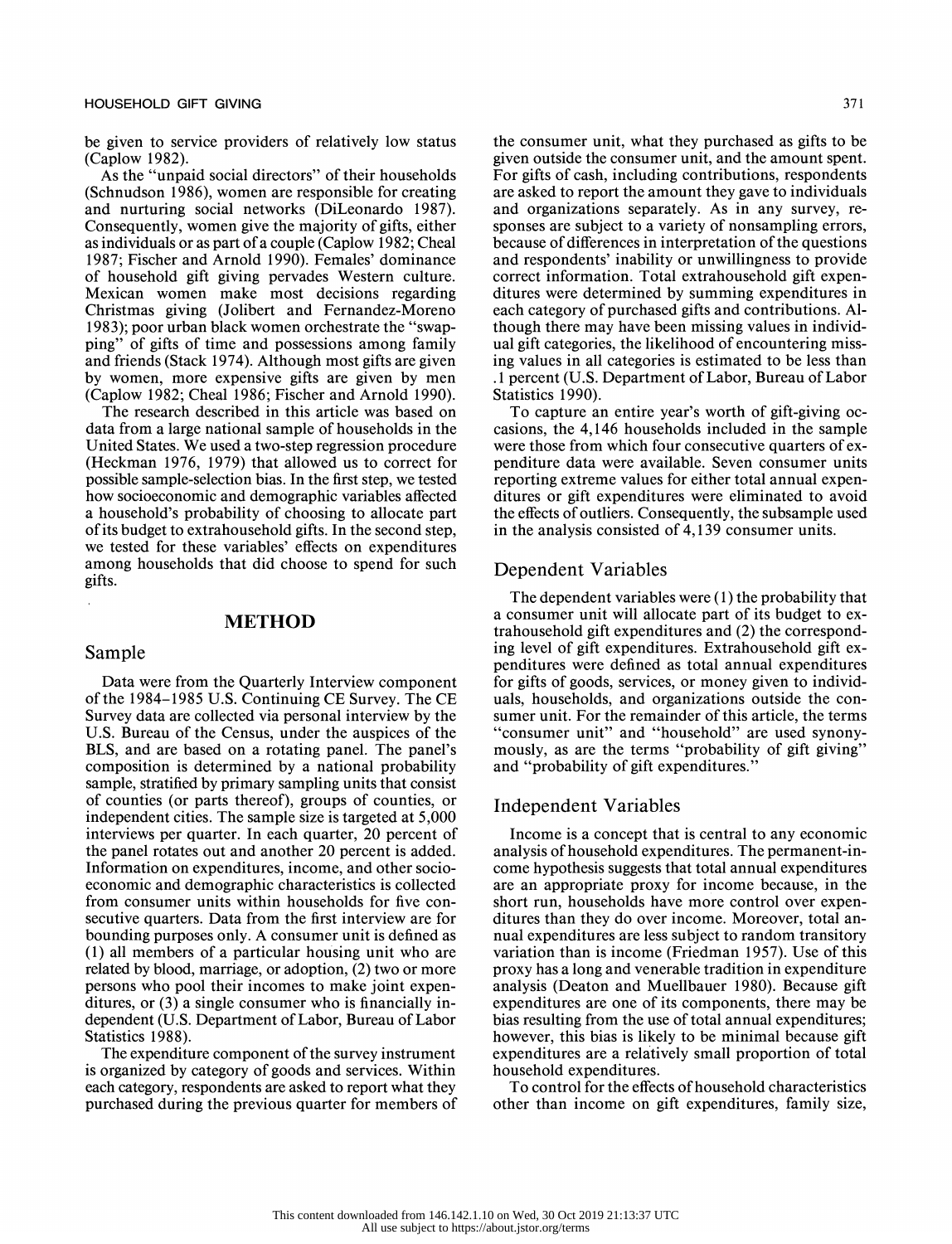number of female adults, stage in the family life cycle, ethnicity, education of the reference person,<sup>2</sup> urbaniza tion, and region were included in the estimating equa tions. Total annual expenditures, family size, and the number of female adults were treated as continuous variables. The remaining variables were treated as sets of dummy variables.

 We used a modified version of the Murphy and Sta ples (1979) family life-cycle model to create a set of 20 dummy variables that represented stages in the family life cycle. Each variable was defined by the age, marital status, and employment status of the reference person and by the presence or absence of children 18 years of age or younger. Households were cross classified by age as being young (18-34 years), mature (35-64 years), or older (65 years or more); by marital status as being either single or married; and by employment status as being either employed or retired. Households with children were initially classified by the age of the youngest child into parental stages I (birth to age 2), II (ages 3-5), III (ages  $6-11$ ), and IV (ages  $12-18$ ). However, some cells were underpopulated. Consequently, stages were col lapsed for the purposes of statistical analysis. For young single parents, the parental stages were collapsed across the four categories into one category that included chil dren from birth to age 18. Young married parents were grouped into three stages based on the age of the young est child: I (birth to age 2), II (ages 3-5), and III (ages 6-18). Mature single parents were classified into two stages: I (birth to age 11) and II (ages  $12-18$ ). Mature married parents were grouped in the original four stages. Households in which the reference person was unem ployed and households reporting a youngest child 19 years of age or older were included in the "other" cat egory. Young, single adult was the base category.

 In the CE Survey, ethnicity is based on self-identifi cation. A set of five dummy variables was created from the original 17 ethnic categories that were provided by the BLS. This collapsing of categories was again nec essary because some cells were underpopulated. All households of Mexican-American, Mexican, Chicano, Puerto Rican, Cuban, Central or South American, or Spanish descent were considered to be Hispanic. Households of English, Scottish, Welsh, Irish, or Ger man descent were termed "Anglo-Saxon." The "other Europeans" category comprised households reporting French, Polish, Russian, or Italian ancestry. Afro- Americans<sup>3</sup> included all households identifying them selves as such. Asians included all households identi fying their ethnicity as "other" and their race as

 Oriental.4 The remaining households were classified as "other" and were included in the base variable. This included both households in ethnic groups that were not classified by the BLS and households in which ethnic identity was reported as "not known." Since many households in the United States are of mixed ethnicity, it was expected that many would fall into the "other" category.

 Education was specified in terms of the five dummy variables of never attended school or completed ele mentary school only, less than a high school graduate, less than a college graduate, college graduate, or post graduate. The base category was high school graduate.

 Location was represented by two sets of dummy vari ables-one for region of residence and one for degree of urbanization. Region was represented by three dummy variables: Northeast, Midwest, and West. South was the base variable. Degree of urbanization was de fined in terms of two dummy variables: "city" included all households located in central cities and other areas with populations of 50,000 or more and "rural" in cluded all households in rural farm and nonfarm areas, both inside and outside Metropolitan Statistical Areas. Suburban, which was the base category, included all other households.

#### The Model

 We assumed that a consumer unit makes an extra household gift expenditure when the utility from giving is greater than the utility from not giving. The first di mension of the gift-giving decision was modeled through a probit qualitative-choice specification (see App. A). We also assumed that a household chooses levels of extrahousehold gift giving and personal consumption so as to maximize its utility subject to a budget con straint. However, because households may differ in their preferences, we expected that no extrahousehold gift expenditures would be observed for some households. Consequently, those expenditures were assumed to be truncated at zero, and the second dimension of extra household gift giving was modeled as a censored sample using OLS with a sample selection correction (see App. B).

# RESULTS

 Descriptive statistics, including mean values for the continuous variables and frequencies for the dummy variables, are presented in Table 1. Results of the probit and OLS analyses are also presented.

 Extrahousehold gift expenditures were reported by 3,711 households, which was 90 percent of the sample.

<sup>&</sup>lt;sup>2</sup> According to the BLS, the reference person is the first person the interview respondent names as owning or renting the housing unit.

<sup>&</sup>lt;sup>3</sup>The term "African-American" has recently become popular; however, when the 1984-1985 data were collected, "Afro-American" was still considered the proper term.

 <sup>4</sup>Although Asians represented only 2.5 percent of the subsample, this segment of the population is growing rapidly. Consequently, it was included in the analysis to provide a benchmark for comparison in future studies.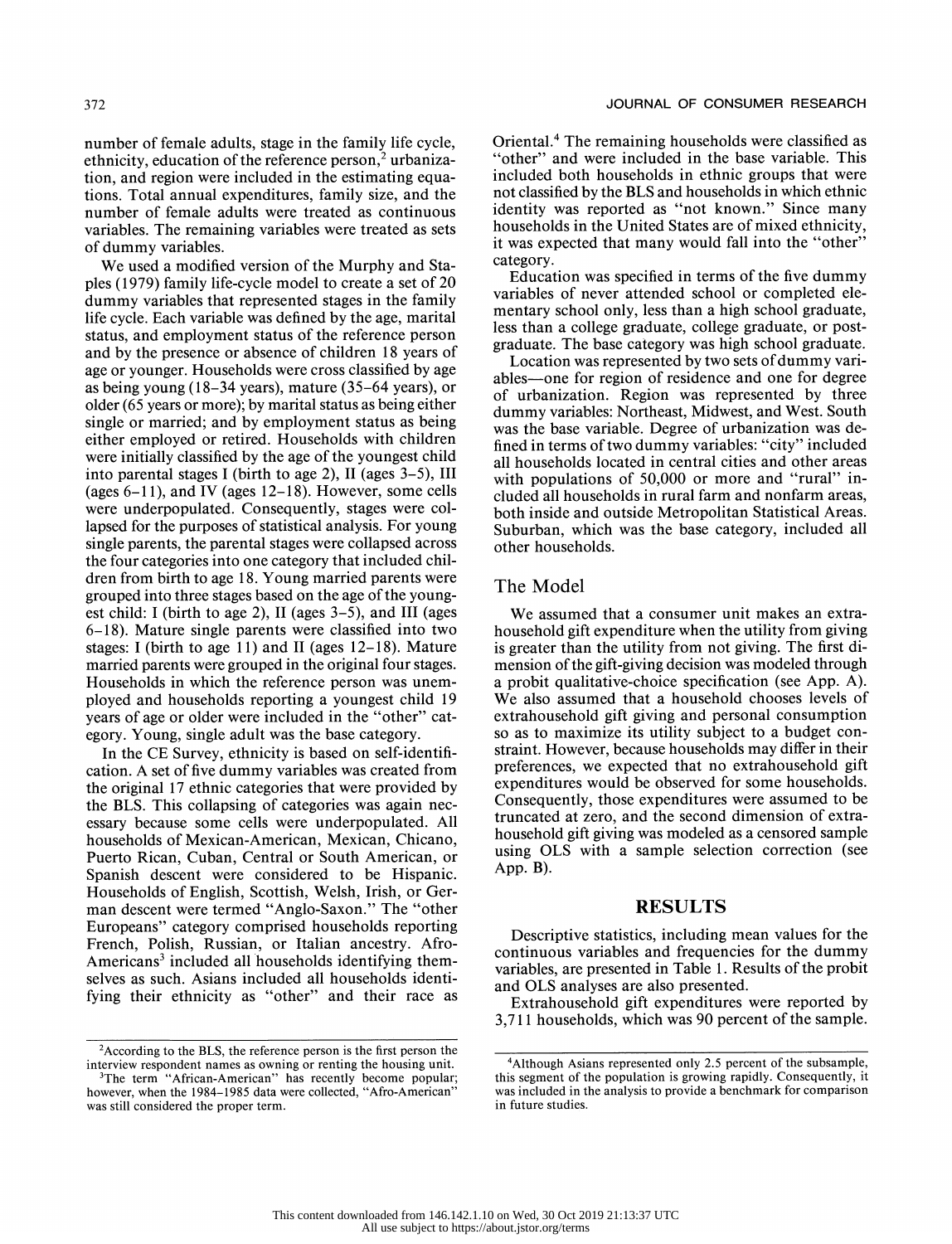RESULTS OF THE ANALYSES OF GIFT EXPENDITURES

| Independent variables (base<br>category)     | All households<br>$(n = 4, 139)$ | Households<br>with gift<br>expenditures<br>$(n = 3,711)$ |                                |                                                   | Magnitude of gift<br>expenditures            |                                |
|----------------------------------------------|----------------------------------|----------------------------------------------------------|--------------------------------|---------------------------------------------------|----------------------------------------------|--------------------------------|
|                                              |                                  |                                                          | Coefficients                   | Probability of gift expenditures<br>Asymptotic SE | Corrected<br>coefficients                    | <b>SE</b>                      |
| Mean values for continuous<br>variables:     |                                  |                                                          |                                |                                                   |                                              |                                |
| Total annual expenditures (\$)               | 21,720.00                        | 22,890.00                                                | .5703ª <sup>,</sup> **         | .0473a                                            | $.0561**$                                    | .0031                          |
| Family size                                  | 2.74                             | 2.73                                                     | $-.1426**$                     | .0296                                             | $-117.8970**$                                | 30.0772                        |
| Number of female adults                      | 1.02                             | 1.04                                                     | .2009**                        | .0650                                             | $-66.6264$                                   | 60.1014                        |
| Absolute frequencies for dummy<br>variables: |                                  |                                                          |                                |                                                   |                                              |                                |
| Family life-cycle stage:                     |                                  |                                                          |                                |                                                   |                                              |                                |
| (Young single adult)                         | 278                              | 252                                                      | $\sim$ $\sim$ $\sim$           | $\sim$ $\sim$ $\sim$                              | $\sim$ $\sim$ $\sim$                         | $\sim$ $\sim$ $\sim$           |
| Young single parent                          | 64                               | 52                                                       | $-.0442$                       | .2282                                             | $-42.7112$                                   | 234.3050                       |
| Young married adult                          | 132                              | 117                                                      | $-.2081$                       | .2236                                             | $-539.9260**$                                | 174.6070                       |
| Young married parent I                       | 235                              | 218                                                      | .2072                          | .1907                                             | $-208.6920$                                  | 156.0720                       |
| Young married parent II                      | 100                              | 93                                                       | .0891                          | .2435                                             | $-216.3640$                                  | 198.5500                       |
| Young married parent III                     | 77                               | 67                                                       | $-.0223$                       | .2386                                             | $-214.1680$                                  | 217.2250                       |
| Mature single adult employed                 | 397                              | 362                                                      | $-.0099$                       | .1462                                             | 148.4640                                     | 126.9180                       |
| Mature single adult retired                  | 48                               | 43                                                       | .3015                          | .2863                                             | 512.9190***                                  | 252.6260                       |
| Mature single parent I                       | 44                               | 40                                                       | .0618                          | .3025                                             | $-242.2920$                                  | 266.4700                       |
| Mature single parent II                      | 87                               | 77                                                       | $-.0345$                       | .2252                                             | 169.2810                                     | 201.3850                       |
| Mature married adult employed                | 546                              | 520                                                      | .1543                          | .1631                                             | 758.8790**                                   | 128.4890                       |
| Mature married adult retired                 | 73                               | 72                                                       | .9331***                       | .4421                                             | 499.8100***                                  | 217.6410                       |
| Mature married parent I                      | 82                               | 74                                                       | .3571                          | .2745                                             | $-123.8970$                                  | 222.1950                       |
| Mature married parent II                     | 116                              | 110                                                      | .2869                          | .2582                                             | $-63.7571$                                   | 196.6470                       |
| Mature married parent III                    | 276                              | 252                                                      | $-.2172$                       | .1831                                             | $-265.0600$                                  | 158.2890                       |
| Mature married parent IV                     | 327                              | 302                                                      | $-.1613$                       | .1835                                             | 180.6040                                     | 150.7310                       |
| Older single retired                         | 370                              | 325                                                      | .2907***                       | .1510                                             | 432.7930**                                   | 135.4760                       |
| Older married retired                        | 331                              | 299                                                      | .2525                          | .1602                                             | 353.8930**                                   | 139.5040                       |
| Older single employed                        | 56                               | 47                                                       | $-.0742$                       | .2462                                             | 474.3740***                                  | 239.1430                       |
| Older married employed                       | 101                              | 92                                                       | .0133                          | .2342                                             | 464.5590**                                   | 191.6200                       |
| Other                                        | 400                              | 297                                                      | $-.1325$                       | .1429                                             | 191.7110                                     | 140.8940                       |
| Ethnicity:                                   |                                  |                                                          |                                |                                                   |                                              |                                |
| (Other)                                      | 1,850                            | 1,683                                                    | $\sim$ $\sim$ $\sim$           | $\cdots$                                          | $\cdot$ $\cdot$ $\cdot$                      | $\cdot$                        |
| Afro-American                                | 404                              | 307                                                      | $-1909***$                     | .0952                                             | $-2.6395$                                    | 104.2020                       |
| Hispanic                                     | 219                              | 173                                                      | $-.1203$                       | .1264                                             | 40.4623                                      | 129.6200                       |
| Anglo-Saxon                                  | 1,134                            | 1,067                                                    | .1766***                       | .0808                                             | 27.8823                                      | 61.5461                        |
| Other European                               | 428                              | 389                                                      | .0293                          | .1064                                             | 5.6258                                       | 88.2212                        |
| Asian                                        | 104                              | 92                                                       | $-.3258$                       | .1946                                             | 86.5612                                      | 170.6210                       |
| Education:                                   |                                  |                                                          |                                |                                                   |                                              |                                |
| (High school graduate)                       | 1,230                            | 1,102                                                    | $\sim 100$                     | $\sim$ $\sim$ $\sim$                              | $\sim$ $\sim$ $\sim$                         | $\alpha$ , $\alpha$ , $\alpha$ |
| Elementary or none                           | 597                              | 467                                                      | $-.1223$                       | .0910                                             | $-126.1770$                                  | 94.3577                        |
| Less than high school                        | 566                              | 477                                                      | $-.0133$                       | .0893                                             | $-116.5100$                                  | 85.0380                        |
| Less than college                            | 844                              | 792                                                      | .2052***                       | .0933                                             | 155.2120***                                  | 74.7270                        |
| College graduate                             | 468                              | 453                                                      | .3714**                        | .1435                                             | 357.5810**                                   | 92.2725                        |
| Postgraduate                                 | 434                              | 420                                                      | .1577                          | .1425                                             | 203.9310***                                  | 93.8866                        |
| Degree of urbanization:                      |                                  |                                                          |                                |                                                   |                                              |                                |
| (Suburban)                                   | 1,610                            | 1,498                                                    | $\alpha$ , $\alpha$ , $\alpha$ | $\sim$ $\sim$ $\sim$                              | $\sim$ $\sim$ $\sim$                         | $\sim$ $\sim$ $\sim$           |
| City                                         | 1,433                            | 1,237                                                    | $-.2331**$                     | .0737                                             | -77.8459                                     | 63.1365                        |
| Rural                                        | 1,096                            | 986                                                      | $-.1773***$                    | .0798                                             | $-2.3468$                                    | 66.0314                        |
| Region:                                      |                                  |                                                          |                                |                                                   |                                              |                                |
| (South)                                      | 1,203                            | 1,054                                                    | $\sim$ $\sim$                  | $\sim$ $\sim$                                     | $\cdots$                                     |                                |
| Northeast                                    | 891                              | 792                                                      | -.1088                         | .0861                                             | 150.0910***                                  | 75.3983                        |
| Midwest                                      | 1,180                            | 1,065                                                    | .0370                          | .0805                                             | 34.3378                                      | 68.0567                        |
| West                                         | 865                              | 800                                                      | .0882                          | .0960                                             | $-125.8630$                                  | 76.0153                        |
| Intercept                                    |                                  |                                                          | .5404**                        | .1573                                             | $-458.4930**$                                | 158.2790                       |
| $\lambda_i$                                  |                                  |                                                          |                                | $\sim$ $\sim$ $\sim$                              | 963.4760**                                   | 328.7280                       |
| Chi-square ( <i>df</i> = 38)                 |                                  |                                                          | 534.2300**                     | $\sim$ $\sim$                                     |                                              | $\sim$ $\sim$ $\sim$           |
| Rho-squared                                  |                                  |                                                          | .1940                          | $\cdots$                                          | $\sim$ $\sim$ $\sim$<br>$\sim$ $\sim$ $\sim$ |                                |
| F-statistic (df = 39, 3,671)                 |                                  |                                                          | $\cdots$                       | $\cdots$                                          | 25.8628**                                    |                                |
| Adjusted R <sup>2</sup>                      |                                  |                                                          | $\sim$ $\sim$ $\sim$           | $\cdots$                                          | .2072                                        | $\sim$ $\sim$ $\sim$           |
|                                              |                                  |                                                          |                                |                                                   |                                              |                                |

 $^{\circ}$ Divided by 10,000.<br>\*\*Significant at  $\rho < .01$ 

\*\*\*Significant at  $\rho < .05.$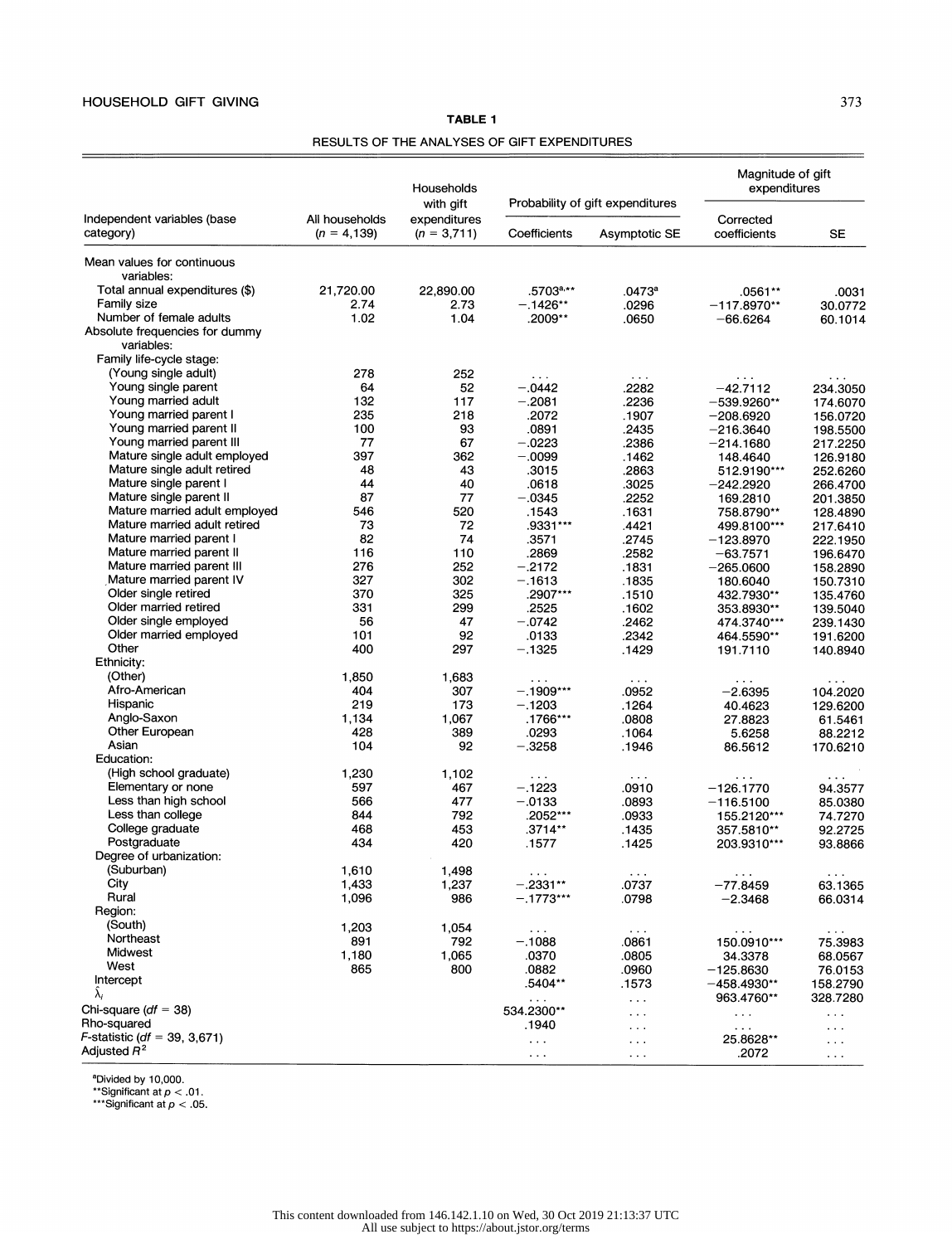RESULTS OF TESTS OF SIGNIFICANCE FOR SETS OF DUMMY VARIABLES

| Sets of<br>variables | Likelihood-ratio<br>statistic (df) | F-values for OLS<br>(df) |  |  |
|----------------------|------------------------------------|--------------------------|--|--|
| Family life cycle    | 39.4** (20)                        | $7.03**$ (20, 3,671)     |  |  |
| Ethnicity            | $15.2**$ (5)                       | (5, 3, 671)<br>.10       |  |  |
| Education            | $16.0**$ (5)                       | $34.88**$ (5, 3,671)     |  |  |
| Urbanization         | $10.8**$ (2)                       | (2, 3, 671)<br>.90       |  |  |
| Region               | 4.8<br>(3)                         | $3.61***$ (3, 3, 671)    |  |  |

\*\*p <.01. \*\*\*p <.05.

 Among those households, the mean annual expenditure was \$852, which was an average of 3.7 percent of total annual expenditures. For the sample as a whole, the mean expenditure was \$764, which was an average of 3.5 percent of total expenditures.

 The probit results represent the relationship between the socioeconomic and demographic characteristics of households and the probability of gift expenditures. The OLS results represent the relationship between the so cioeconomic and demographic characteristics of households and the expected value of gift expenditures. The results of the asymptotic  $t$ -tests for the coefficients in the probit model and the *t*-tests for the coefficients in the OLS model show that both the probability and the value of extrahousehold gift expenditures were re lated to total annual expenditures and family size. The probability of gift expenditures was related to the num ber of female adults. As shown in Table 1, the coefficient of  $\hat{\lambda}_i$ , the variable correcting for sample-selection bias, was significant.

 The results of likelihood-ratio tests for the groups of variables in the probit model and joint F-tests for the groups of variables in the OLS model are presented in Table 2. The significance tests for the groups of variables were conducted in two stages. First, the likelihood-ratio statistics were calculated from the full and reduced equations in the probit model. Then the joint  $F$ -statistics were calculated from the full and reduced equations in the OLS model. Family life-cycle stage and education were related to both the probability and the value of extrahousehold gift expenditures. The probability of gift expenditures made was also related to ethnicity and ur banization. The value of expenditures was related to region of residence.

 Both models were effective in describing relation ships, as indicated by the value of the likelihood-ratio statistic for the probit model and the F-statistic for the OLS model. The rho-squared value for the probit model was 0.19, which, according to Domencich and Mc- Fadden (1985), is comparable to an  $R^2$  of 0.50, suggesting a good fit. The adjusted  $R^2$  value for the OLS model was 0.21.

| UNCONDITIONAL INCOME ELASTICITIES AND ESTIMATED |  |  |
|-------------------------------------------------|--|--|
| <b>GIFT EXPENDITURES</b>                        |  |  |

| Total annual<br>expenditures<br>(\$) | Income<br>elasticity | Estimated extrahousehold<br>gift expenditures<br>(\$) |
|--------------------------------------|----------------------|-------------------------------------------------------|
| 22,890 (mean)                        | 1.51                 | 752.83                                                |
| 10.000                               | 1.59                 | 206.23                                                |
| 20.000                               | 1.51                 | 605.99                                                |
| 30,000                               | 1.43                 | 1.104.71                                              |
| 40,000                               | 1.33                 | 1,647.95                                              |
| 50.000                               | 1.26                 | 2.205.42                                              |
| 60.000                               | 1.21                 | 2.766.14                                              |
| 70.000                               | 1.18                 | 3.327.40                                              |
| 80,000                               | 1.15                 | 3,888.72                                              |
| 90.000                               | 1.13                 | 4.450.04                                              |
| 100.000                              | 1.12                 | 5.011.38                                              |

# DISCUSSION

 The percentage of households reporting extrahouse hold gift expenditures was somewhat lower than that of previous CE Surveys (see U.S. Department of Labor, Bureau of Labor Statistics 1970). While this result may represent a real decline, it may also be attributable to changes in collection procedures. The percentage of the household budget allocated to gifts was slightly lower than that estimated by Davis (1972) for the United Kingdom. However, the two are not directly compa rable in that Davis's estimate includes gifts given within the home but does not include charitable contributions.

 Total annual expenditures, the proxy for income, were positively related to both the probability and the value of gift expenditures. This relationship shows that (1) the higher the household income, the more likely it is that there will be expenditures for gifts and (2) as household income increases, expenditures for gifts in crease. A series of unconditional income elasticities was calculated for the total sample (see App. B); these are presented in Table 3.

 At the mean value of total annual expenditures, which was \$22,890, the unconditional income elasticity of gift expenditures was 1.51. This elasticity suggests that extrahousehold gifts are a luxury-as income in creases, the proportion that is allocated to expenditures for such gifts increases more rapidly than the propor tional increase in income. This result is consistent with our hypothesis and lends support to Becker's (1974) theory of social interaction. Our finding is also consis tent with the notion that, as income increases, tangible gifts may be substituted for intangible gifts because of a lack of time or, as Sherry (1983) suggests, because of an increase in the number of status subordinates. How ever, the elasticity of gift expenditures appears to decline as income increases. While the elasticity of gift expen ditures was 1.59 for households with total annual ex penditures of \$ 10,000, it was only 1.12 for households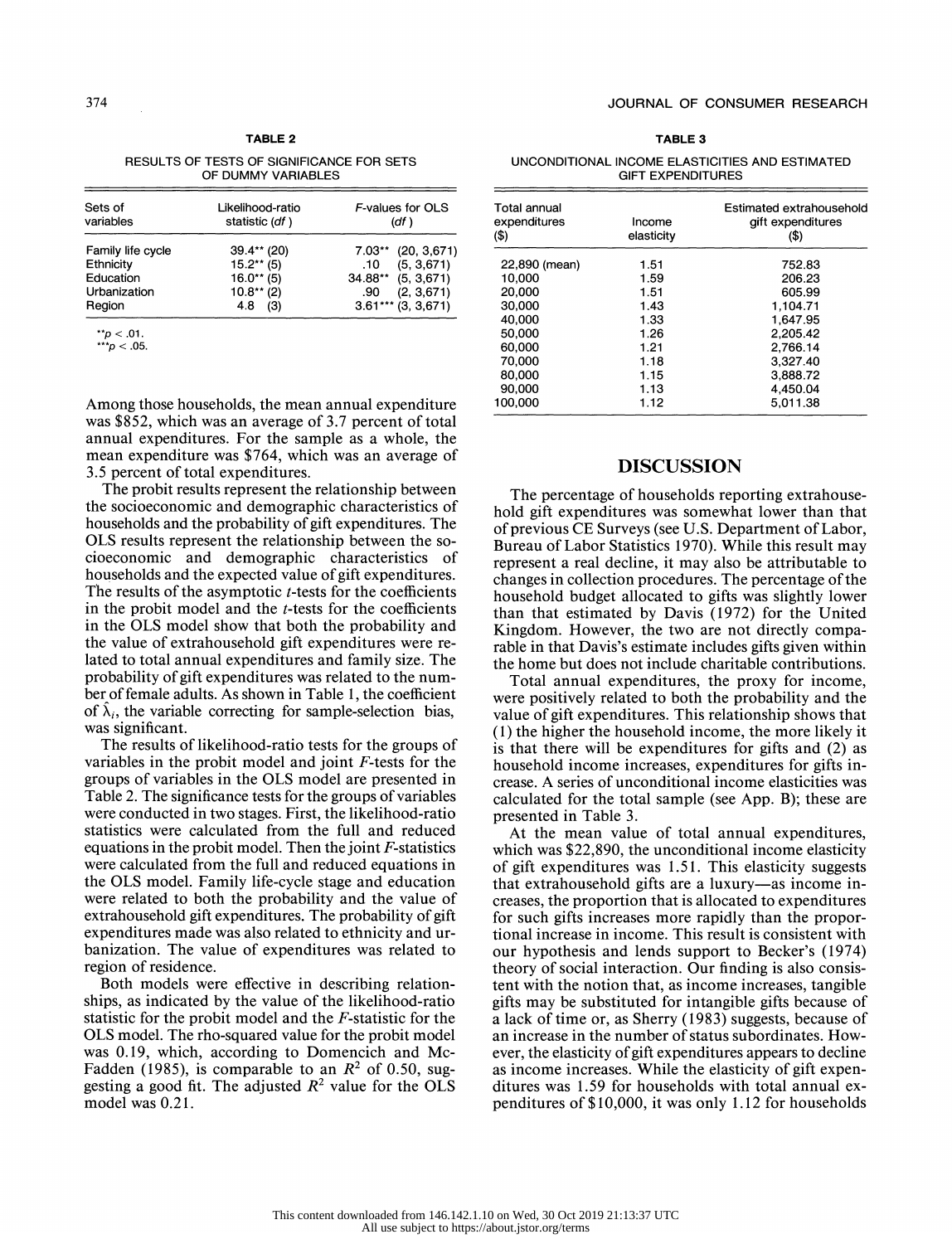with total annual expenditures of \$100,000. This result is consistent with the notion that gift giving is instru mental in meeting social needs (Sherry 1983). When low-income households experience a decline in income, they are likely to reduce their extrahousehold gift ex penditures disproportionately. This reduction in gift expenditures may reflect the need to devote remaining income to physiological needs, which economists as sume must be met before social needs (Douglas and Isherwood 1979).

 Belk (1979) reported that consumers may be absolved from gift giving by a paucity of resources. Our results are consistent with this suggestion in that households at low incomes were less likely to give externally than were households at higher incomes. The income elas ticities suggest, however, that even at low-income levels there are many households that derive utility from giv ing purchased goods or cash gifts, evincing the obliga tory nature of gift giving (Mauss 1967) and the strength of the social needs that are met by reciprocity (Homans 1961).

 Our results are consistent with previous conceptual and empirical work suggesting that gifts are important vehicles for maintaining social networks. Family size was negatively related to both the probability and the magnitude of extrahousehold gift expenditures; as fam ily size increases, the probability of spending for gifts to be given outside the home decreases. For families giving extrahousehold gifts, the amount spent decreases as family size increases. In large families, most of the household budget for gift exchange may be allocated to members of the immediate family, an interpretation that is consistent with Becker's (1974) theory of social interaction as well as with theoretical and empirical work in sociobiology (Trivers 1985) that demonstrates that reciprocal behavior is more common among rel atives. The view that large families concentrate their gift expenditures on family members is also consistent with the results of Belk (1979), Caplow (1982), and Cheal (1988) that indicated that members of the im mediate family are not only the most frequent recipients but that they also receive the most expensive gifts. Cap low (1982) implies that failure to give gifts within the family entails greater risk than failure to give outside because the most important social relationships are within the family. Camerer (1988) contends that giving within the family is more efficient than giving outside. Family members are well acquainted with each others' tastes and preferences, so there is less risk involved. Consequently, intrahousehold gifts are likely to be more expensive than those given outside.

 As Sherry (1983) suggests, gift-giving behavior differs by stage in the family life cycle. Family life cycle affected the probability of giving extrahousehold gifts only for mature married adults (retired) and older single adults (retired). Households in those stages were more likely to give such gifts than were young single adults. The effect of family life cycle on expenditures was more ex tensive. In the mature and older stages in which no children were present—mature single adult (retired), mature married adult (employed or retired), older single adult (employed or retired), and older married adult (employed or retired)-expenditures for gifts were higher than they were for young single adults. In con trast, young married adults spent less than young single adults on extrahousehold gifts.

 The effect of family life cycle on extrahousehold gift expenditures lends support to previous research on the social and economic dimensions of giving. The mature and older stages of the family life cycle are traditionally considered the empty nest (see Wells and Gubar 1966). Since giving extends to family members living in other consuming units (Belk 1979; Caplow 1982; Cheal 1988), households in this stage may give frequently and gen erously to children and grandchildren who live else where, which is consistent with the observation that giving tends to be intergenerational and downward (Caplow 1982; Reece 1979). Although giving intergen erationally and downward appears to contradict the notion that balance is important in gift giving (Sherry 1983), balance among family members, particularly across generations, is not measured strictly in terms of expenditures (Arrow 1975). In the process of giving, individuals in mature and older households may derive utility from the intangible returns of attention and love. According to Reece (1979), contributions to charitable and religious organizations tend to increase as house hold members age. While such contributions appear to be altruistic, they are often in return for services ren dered during the lifetime of the donor.

 Our observations concerning the relationship be tween family life cycle and extrahousehold gift giving may reflect a cohort rather than a life-cycle effect. A cohort effect seems unlikely, however, because rituals of reciprocity tend to be similar among households in the same stage of the family life cycle. The gifts that accompany rituals are used to keep definitions of social categories, like stage in the family life cycle, stable (Douglas and Isherwood 1979).

 Education of the reference person was related to both the likelihood of allocating income to extrahousehold gifts and the amount allocated. The probability of such expenditures was greater among households in which the reference person had either some college education or an undergraduate degree. Similarly, the expected value of extrahousehold gifts was greater among house holds in which the reference person had some college, an undergraduate degree, or postgraduate education. Although income and occupation may be more in fluential, education is considered an important indi cator of social class (Coleman 1983). Households of higher social class tend to have more extensive social networks. Conversely, lower-class families tend to have more limited social networks (Douglas and Isherwood 1979; Young and Willmott 1973). More educated fam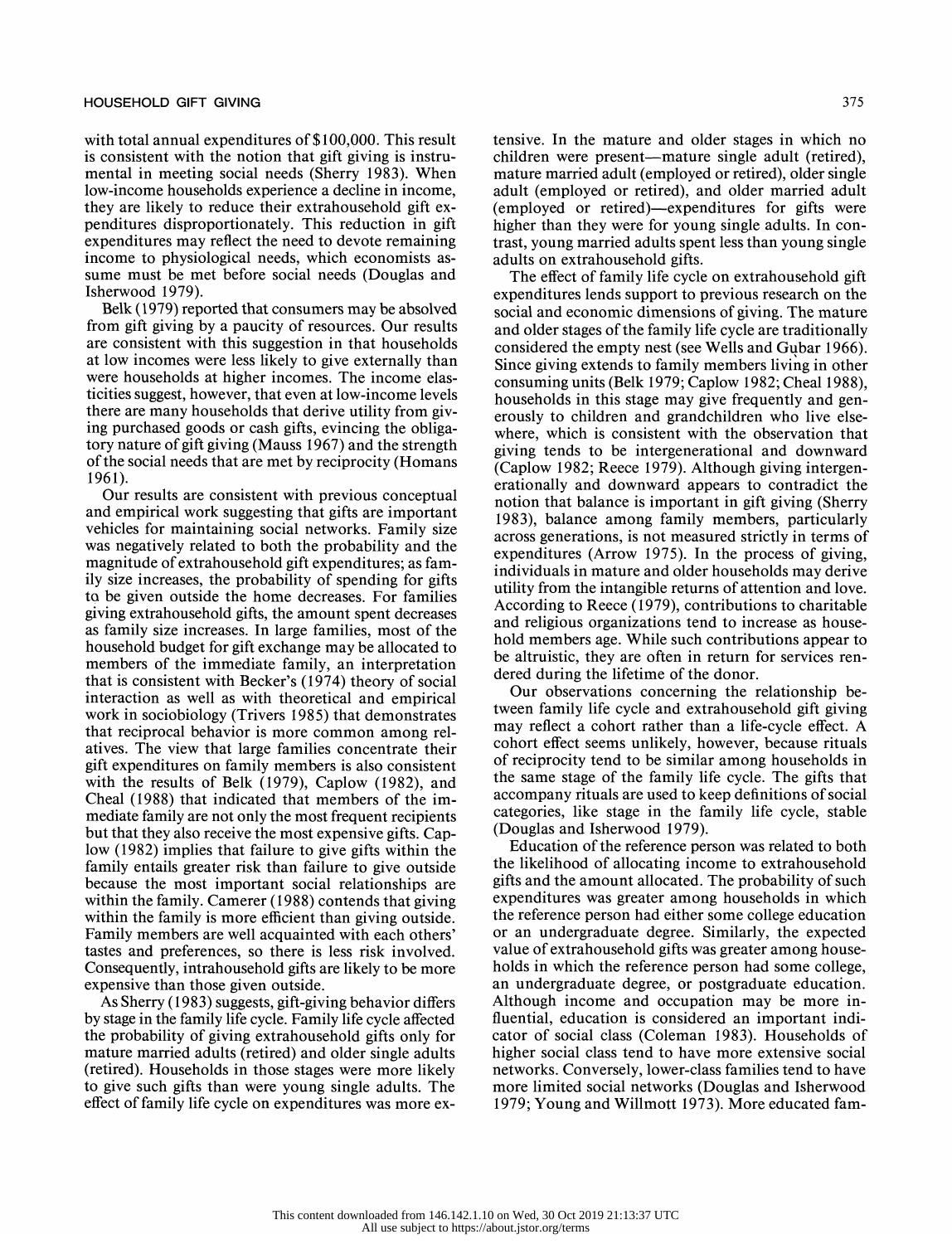ilies may encounter more gift-giving situations than their less educated counterparts.

 Our results extend those of previous research on eth nic differences in gift giving (e.g., Alden and Green 1988; Jolibert and Fernandez-Moreno 1983; Ma 1985) by showing that Afro-Americans are less likely than others to spend money on extrahousehold gifts. This result does not necessarily imply that fewer gifts are given by Afro-Americans. In fact, "swapping" (Stack 1974) may serve as a substitute for the exchange of pur chased gifts and cash among poor urban blacks. Because we controlled for the effects of income and other house hold characteristics that are often used to explain ethnic differences in consumption, our results suggest that swapping may be a pervasive feature of Afro-American culture.

 Among households reporting Anglo-Saxon ethnicity, the probability of allocating a proportion of the house hold budget to extrahousehold gifts was higher than that of other households. In a witty commentary on the An glo-Saxon character, King (1977) described members of that ethnic group as obsessed with social decorum, committed to noblesse oblige, and craving emotional detachment, suggesting that Anglo-Saxons may be more likely than others to observe reciprocity, to have a highly developed sense of obligation to give to those of lesser status, and to use gifts as "silent gestures"—vehicles for expressing emotions that they are reluctant to verbalize. No differences were observed, however, among the eth nic groups in their expenditures for gifts given outside the home.

 Urban and rural households were less likely than suburban households to allocate income to extrahouse hold gifts. In urban areas, social networks are diffuse. Social interaction is often superficial (Hannerz 1980), inhibiting the development of gift-giving relationships. In rural areas, on the other hand, networks may be lim ited in scope, so social interaction that is of sufficient intensity to foster gift giving may be limited. Ryans (1977) observed that rural households purchase fewer gifts in department stores, so our results may also reflect rural residents' limited access to shopping.

 The number of female adults in the household was positively related to the probability that a household spends for gifts, confirming the argument that gift giving is gender based (Caplow 1982; Cheal 1987; Fischer and Arnold 1990) and that women perform most of the "ritual celebration of cross-household ties" (Di- Leonardo 1987). Among households giving gifts, how ever, the number of female adults appeared to have no effect on expenditures.

 We observed no differences in the probability of ex trahousehold gift giving by region. However, among households choosing to give, expenditures for such gifts were highest in the Northeast. Lamale and Clorety (1959) found that households in the South gave more than households in other regions. However, our results are not directly comparable because Lamale and Clorety

 used simple cross-tabulations with no controls for po tentially confounding variables. Region is a variable that is often included in expenditure analyses to capture re gional differences in prices, so our results may reflect the tendency of prices to be higher in the Northeast than in other regions.

 Our results must be interpreted in light of the limi tations inherent in the CE Survey data. First, the data are limited to expenditures for gifts that are to be given outside the home. Second, the data only include infor mation on donor households; no information on recip ients is available. Third, no data on gifts of time are available. Such information would enhance the impli cations of our research with respect to economic theory. Finally, no information is available on the cost of gift wrapping. Although wrapping is likely to be a small component of gift expenditures, it may be viewed by some consumers as an integral part of a gift.

# **CONCLUSION**

 Becker's (1974) theory of social interaction was used as a framework for analyzing the economic dimensions of extrahousehold gift giving. The results showed that income is positively related to both the probability of expenditures for extrahousehold gifts and the expected value of those expenditures. The results also indicated that extrahousehold gift expenditures are a luxury with a change in income, the proportionate change in expenditures is greater than that of income. This change is greater at low than at high incomes, providing evi dence of the obligatory nature of giving (Mauss 1967).

 We included a set of socioeconomic and demographic variables in the estimating equations to control for their effect on income. Our results showed that the proba bility of extrahousehold gift expenditures is related to family size, number of female adults in the household, stage in the family life cycle, ethnicity and education of the reference person, and degree of urbanization. The expected value of these expenditures is related to family size, stage in the family life cycle, education of the ref erence person, and region.

 Lutz (1979) questioned the need for a model that is specific to consumer gift giving. We propose that, in future research, the need for a separate gift-giving model should be tested by comparing a model of extrahouse hold gift expenditures to a similar model of expenditures for personal consumption. In the meantime, our results suggest that income and other socioeconomic and de mographic characteristics should be incorporated into the Sherry (1983) model of consumer gift giving.

 By identifying how extrahousehold gift expenditures differ among socioeconomic and demographic groups, our results offer a point of departure for future ethno graphic research that compares the giving practices of different social groups. For example, consumers from a variety of income groups might be interviewed to learn how they view expenditures for extrahousehold gifts as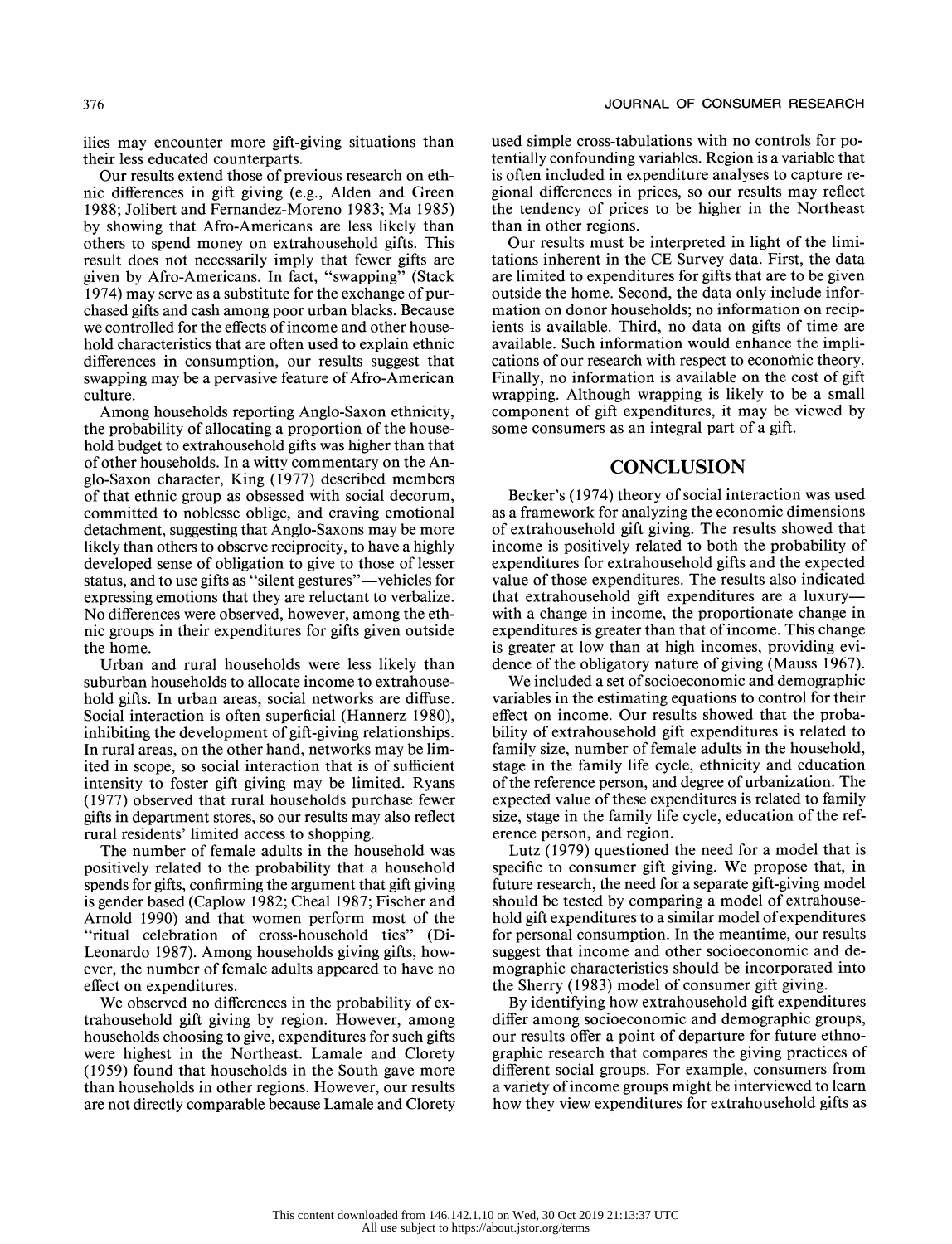compared with gifts for either their own consumption (Mick and DeMoss 1990) or for that of family members. Consumers who cannot afford to give might be studied to explore how their financial situation affects their so cial relationships; the homeless pose a special challenge (see Hill and Stamey 1990). Our results showed that Afro-American households appear to be less likely than others to allocate income to extrahousehold gifts. An intriguing possibility might be to use interpretive tech niques to explore this phenomenon. Given globalization of the world economy, cross-cultural research on ex trahousehold giving may also present opportunities for consumer researchers.

 The CE Survey data are a rich source of information on extrahousehold gift expenditures. We suggest that, in future research involving these data, the socioeco nomic and demographic determinants of expenditures in major gift categories, including clothing, toys, china, and plants (Belk 1979; Caplow 1982), be explored. Given that the CE data are collected on a continuous basis, an analysis of extrahousehold gift expenditures over time may also be in order. At a more ambitious level, we propose that expenditure data on intrahouse hold giving be collected and compared with data on extrahousehold giving. Such research will be valuable to scholars interested in continuing to build the Sherry (1983) model.

#### APPENDIX A

 The decision to allocate income to extrahousehold giving is unique to the individual consumer unit and can be explained in terms of the relationship between an unobservable response variable and the character istics of individual consumer units. Assume there is an unobservable variable  $G_i^*$  defined by the regression relationship

$$
G_i^* = X_i' \beta + u_i, \quad i = 1, 2, ..., n,
$$
 (A1)

where  $X_i$  is a vector of regressors relating to the *i*th observation and  $u_i$  is the error term that has a standard normal distribution. The greater the value of  $G_i^*$ , the greater is the probability that an expenditure will be made. As noted,  $G^*$  is not observed; however, a dummy variable  $G_i$  is observed and can be defined as

$$
G_i = 1 \quad \text{if} \quad G_i^* > 0, \quad \text{and}
$$
  
\n
$$
G_i = 0 \quad \text{otherwise.}
$$
 (A2)

 The probability that an extrahousehold gift expenditure is made can be expressed as

$$
P(G_i = 1) = P(G_i^* > 0)
$$
  
= P(u<sub>i</sub> > -X'<sub>i</sub>\beta) (A3)  
= 1 -  $\Phi\left(\frac{-X'i\beta}{\sigma}\right)$ ,

where  $\Phi(\cdot)$  represents the cumulative standard-normaldistribution function for  $u_i$ ,  $\beta$  is the regression coefficient, and  $\sigma$  is the standard error of the regression equa tion (Maddala 1984). For this model it is assumed that  $u_i$  has a mean of zero and is independently, identically, and normally distributed, with a variance of  $\sigma^2$ . On the basis of symmetry,

$$
\Phi\left(\frac{X_i'\beta}{\sigma}\right) = 1 - \Phi\left(\frac{-X_i'\beta}{\sigma}\right). \tag{A4}
$$

Thus,

$$
P(G_i = 1) = \Phi\left(\frac{X_i'\beta}{\sigma}\right). \tag{A5}
$$

The observed values of  $G_i$  are realizations of a binomial process with probabilities, varying from consumer unit to consumer unit (depending on  $X_i$ ), that are given by Equation A5. The likelihood function is

$$
L = \prod_{G_i=0} \left[ 1 - \Phi\left(\frac{X_i'\beta}{\sigma}\right) \right] \prod_{G_i=1} \left[ \Phi\left(\frac{X_i'\beta}{\sigma}\right) \right]. \tag{A6}
$$

We estimated only  $\beta/\sigma$  and not  $\beta$  and  $\sigma$  separately. However, using the probit-normalization  $\sigma = 1$  (see, e.g., Goldberger 1964, chap. 5), we obtained an asymp totically efficient estimate of  $\beta$  by maximizing the non linear likelihood function (Eq. A6). The probit was es timated with maximum likelihood using LIMDEP (Greene 1986).

## APPENDIX B

This censored sample model is expressed as

$$
G_{1i}^{*} = X'_{1i}\beta_1 + u_{1i},
$$
  
\n
$$
G_{2i}^{*} = X'_{2i}\beta_2 + u_{1i}, \text{ and}
$$
  
\n
$$
G_{2i} = G_{2i}^{*} \text{ if } G_{1i}^{*} > 0, \text{ and}
$$
  
\n
$$
G_{2i} = 0 \text{ if } G_{1i}^{*} \le 0 \text{ } i = 1, 2, ..., n,
$$
\n(B1)

where  $\{u_{1i}, u_{2i}\}$  are independently, identically, and normally distributed with zero mean, variances are  ${\sigma_1}^2$ and  $\sigma_2^2$ , and covariance is  $\sigma_{12}$ . It is assumed that only the sign of  $G_{1i}^*$  is observed and that  $G_{2i}^*$  is observed only when  $G_{1i}^* > 0$ . It is also assumed that  $X_{1i}$  are observed for all *i* but  $X_{2i}$  need not be observed for *i* such that  $G_{1i}^* \leq 0$ . We define

$$
w_{1i} = 1
$$
 if  $G_{1i}^* > 0$ , and  
\n $w_{1i} = 0$  if  $G_{1i}^* \le 0$ . (B2)

Then  $\{w_{1i}, G_{2i}\}$  constitute the observed sample of the model (Amemiya 1984). A positive value of  $G_{1i}^*$  indi cates that the consumer unit has a preference for giving. Actual expenditures are represented by  $G_{2i}$ .

For the censored sample, the expected value of  $G_{2i}^*$ that is conditional on  $G_{1i}^* > 0$  is given by

$$
E(G_{2i}^* | G_{1i}^* > 0) = X'_{2i} \beta_2 + E(u_{2i} | u_{1i} > -X'_{1i} \beta_1).
$$
 (B3)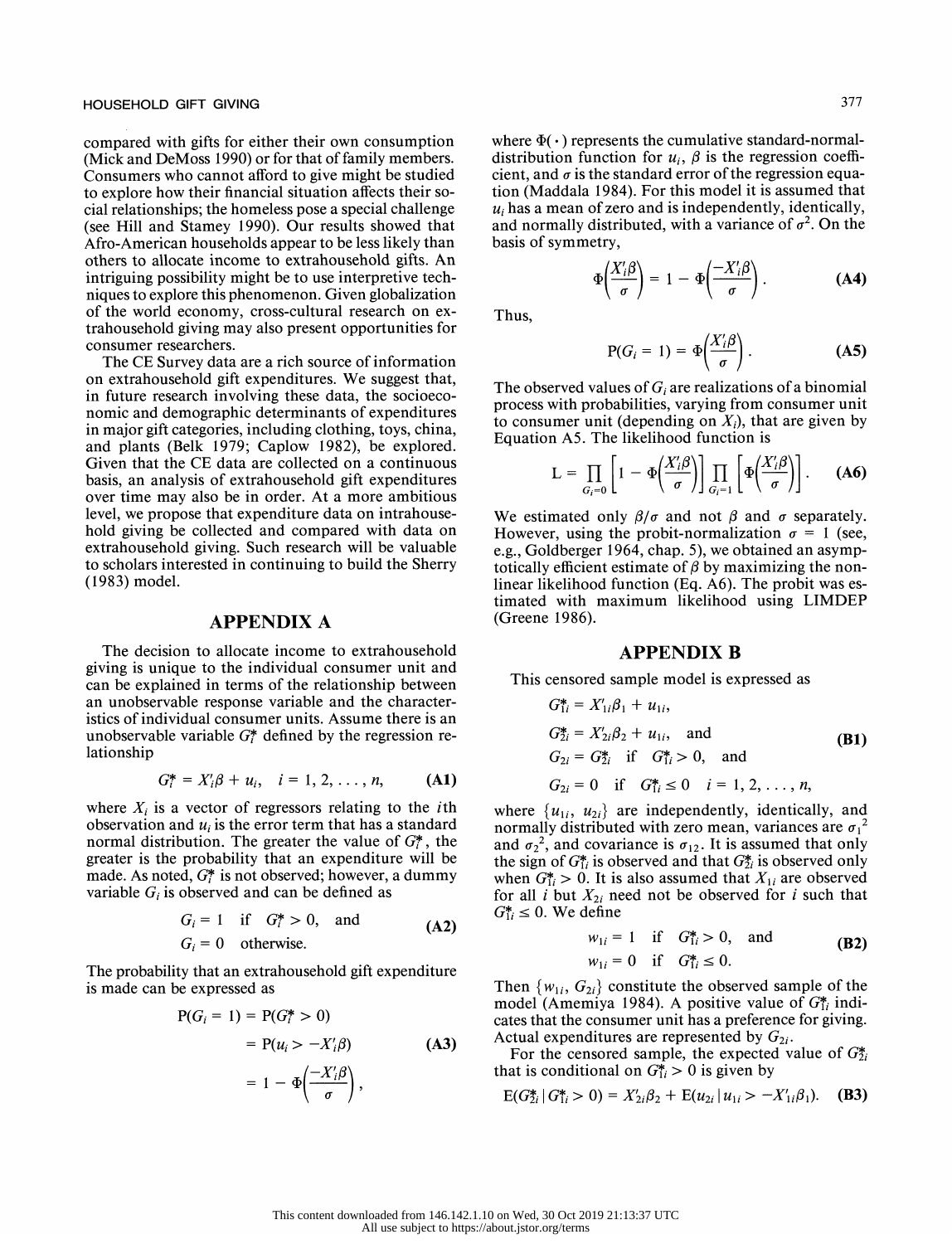The second term on the right-hand side of this equation is ignored in standard regression procedures. To correct for this specification bias, Heckman (1976, 1979) pro posed a two-step estimator that in our case involves (1) estimation of the probability of a consumer unit's hav ing an extrahousehold expenditure (see App. A) and (2) estimation of Equation B3 by OLS regression using in formation from the probability equation. The right hand term in Equation B3 can be rewritten as

$$
E(u_{2i} | G_{1i}^* > 0) = E(u_{2i} | u_{1i} > -X'_{1i} \beta_1) = \frac{\sigma_{12}}{\sigma_1} \lambda(Z_i); \textbf{(B4)}
$$

where  $\lambda(Z_i) = \frac{\varphi(Z_i)}{\Phi(Z_i)}$  and  $Z_i = X'_{1i} \frac{\rho_1}{\sigma_1}$ 

The  $\lambda(\cdot)$  is the reciprocal of the Mills' ratio, also known as the hazard rate (Amemiya 1984). The prob ability density function of the standard normal distri bution is  $\phi(\cdot)$ , and the  $\Phi(\cdot)$  is the cumulative distri bution function of the standard normal. The expected expenditure by consumer unit i, conditional on its like lihood of extrahousehold giving being positive, can be defined as

$$
E(G_{2i}^* | G_{1i}^* > 0) = X'_{2i}\beta_2 + \frac{\sigma_{12}}{\sigma_1} \lambda(Z_i). \tag{B5}
$$

The variable  $\lambda(Z_i)$  was estimated for each consumer unit. Probit analysis was used to obtain consistent es timates of  $\beta_1/\sigma_1$  (see Eq. A6 for specification of the probit-likelihood function). The estimates of  $\beta_1/\sigma_1$  were used to calculate  $Z_i$  for each consumer unit. The appropriate transformation was then used to obtain  $\lambda_i$ , the proxy for  $\lambda(Z_i)$ . In the second step,  $\lambda_i$  was added to the regressors, and then the expenditure function was es timated through OLS. The OLS coefficients that we present and discuss are corrected for the specification bias noted in Equation B3. The sample-selection model was estimated with LIMDEP (Greene 1986).

 Unconditional income elasticities were computed by taking the derivative of the expected value of gift ex penditures and dividing this by the expected value of expenditures at different income levels, while setting the values of the other variables equal to their means. The expected value of gift expenditures  $(G_{2i})$  equals the probability that a consumer unit makes a gift expen diture multiplied by the right-hand side of Equation B5. Or,  $E(G_{2i}) = \Phi(Z_i)[X'_{2i}\beta_2 + (\sigma_{12}/\sigma_1)\lambda(Z_i)].$ 

[Received June 1990. Revised April 1991.]

#### REFERENCES

- Alden, Dana L. and Robert T. Green (1988), "Functional Equivalence in Cross-cultural Consumer Behavior: Gift- Giving in Japan and the United States," Psychology and Marketing, 5 (Summer), 155-168.
- Amemiya, Takeshi (1984), "Tobit Models: A Survey," Journal of Econometrics, 24 (January/February), 3-61.

#### 378 JOURNAL OF CONSUMER RESEARCH

- Arrow, Kenneth (1975), "Gifts and Exchanges," in Altruism, Morality, and Economic Theory, ed. Edmund Phelps, New York: Russell Sage, 13-28.
- Becker, Gary (1974), "A Theory of Social Interaction," Jour nal of Political Economy, 82 (November/December), 1063-1093.
- (1976), The Economic Approach to Human Behavior, Chicago: University of Chicago Press.
- Belk, Russell (1979), "Gift-giving Behavior," in Research in Marketing, ed. Jagdish Sheth, Greenwich, CT: JAI, 95- 126.
- Belshaw, Cyril (1965), Traditional Exchange and Modern Markets, Englewood Cliffs, NJ: Prentice-Hall.
- Burling, Robin (1962), "Maximization Theories and the Study of Economic Anthropology," American Anthropologist, 64 (4), 802-821.
- Camerer, Colin (1988), "Gifts as Economic Signals and Social Symbols," American Journal of Sociology, 94, S180- S214.
- Cancian, Frank (1966), "Maximization as Norm, Strategy and Theory: A Comment on Programmatic Statements in Economic Anthropology," American Anthropologist, 68 (2), 465-470.
- Caplow, T. (1982), "Christmas Gifts and Kin Networks," American Sociological Review, 47 (June), 383-392.
- Cheal, David (1986), "The Social Dimensions of Gift Behav ior," Journal of Social and Personal Relationships, 3 (4), 423-439.
- -(1987), "Showing Them You Love Them: Gift Giving and the Dialectic of Intimacy," Sociological Review, 35 (1), 150-169.
- (1988), The Gift Economy, New York: Routledge.
- Coleman, Richard P. (1983), "The Continuing Significance of Social Class to Marketing," Journal of Consumer Re search, 10 (December), 265-280.
- Davis, J. (1972), "Gifts and the U.K. Economy," Man, 7 (Fall), 408-429.
- Deaton, Angus and John Muellbauer (1980), Economics and Consumer Behavior, Cambridge: University Row.
- DiLeonardo, Micaela (1987), "The Female World of Cards and Holidays: Women, Families, and the Work of Kin ship," Signs, 12 (Spring), 440-453.
- Domencich, T. A. and D. McFadden (1985), Urban Travel: A Behavioral Analysis, Amsterdam: North Holland.
- Douglas, Mary and Baron Isherwood (1979), The World of Goods, New York: Basic.
- Firth, Raymond, ed. (1967), Themes in Economic Anthro pology, London: Tavistock.
- Fischer, Eileen and Stephen J. Arnold (1990), "More Than a Labor of Love: Gender Roles and Christmas Gift Shop ping," Journal of Consumer Research, 17 (December), 333-345.
- Friedman, Milton (1957), A Theory of the Consumption Function, Princeton, NJ: Princeton University Press.
- Goldberger, A. S. (1964), Econometric Theory, New York: Wiley.
- Gouldner, Alvin (1960), "The Norm of Reciprocity: A Pre liminary Statement," American Sociological Review, 25 (2), 176-197.
- Greene, William H. (1986), LIMDEP, Version 4, New York: Econometric Software.
- Hannerz, Ulf (1980), Exploring the City, New York: Columbia University Press.